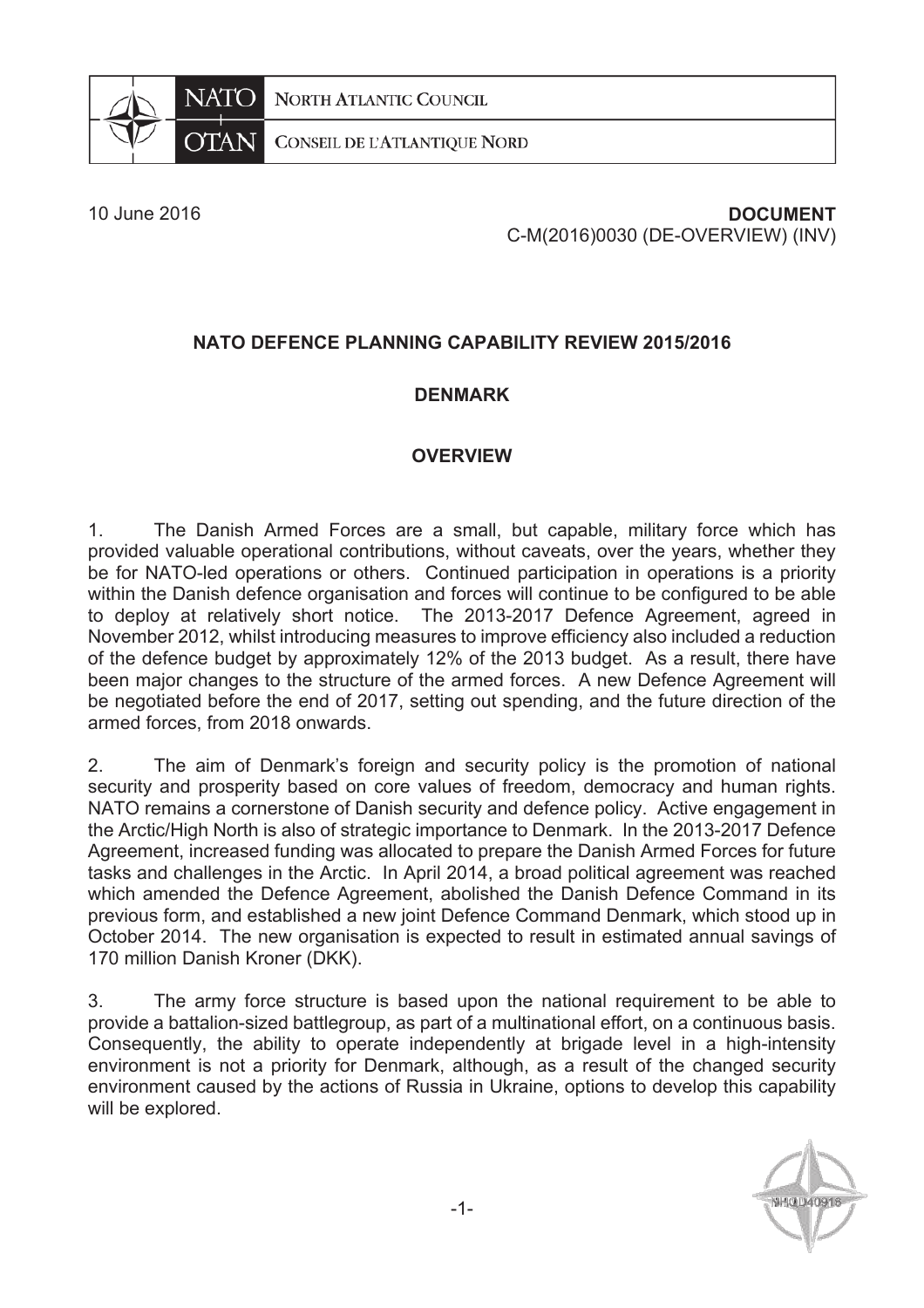4. Planned procurement includes: armoured personnel carriers; a 120 mm mortar system; engineer equipment, including excavators and counter-improvised explosive devices equipment; night vision, observation and sensor equipment; individual soldiers' equipment, including weapons; communications equipment, including data radios, longrange communications, network communications, and Link 16; maritime demining equipment and smaller vessels; maritime helicopters (MH-60R Sea Hawk); a third Arctic patrol vessel (Knud Rasmussen class); precision guided munitions; land-based long-range radars; Fennec avionic/cockpit/electro-optics update; EH-101 full motion simulator; fixed and mobile SATCOM terminals; new surveillance radars for CL-604 maritime patrol and reconnaissance aircraft (MPRA); equipment for special operations forces (SOF); and replacement wheeled vehicles for all the services. Furthermore, the process of selecting a new, replacement fighter aircraft is ongoing. In May 2016, the Government announced that its preferred contender was the F-35 combat aircraft, and that 27 aircraft should be procured. A final Parliamentary decision is now expected later in 2016. Replacement of the Danish combat aircraft will, given the size of the investment, be a challenge. However, the planned replacement is part of a long-term acquisition plan aimed at a step-by-step modernisation of the equipment of the Danish Armed Forces. In recent years, priority has been given to the acquisition of naval surface ships. Presently the focus is on major acquisitions for the army.

5. The strength of the Danish Armed Forces at the end of 2015 was some 16,480 military personnel, including conscripts, supported by about 4,740 civilians. Military personnel numbers are expected to reduce slightly to 16,344 by the end of 2018, with the number of civilians reducing to 4,615. Although recruitment is not a problem in general, the armed forces has an annual turnover of about 8% of its overall strength. The Defence Agreement reaffirms the principle of conscription to 2020 at least and 4,200 conscripts will continue to be called up annually. Streamlining and development initiatives have reduced the number of personnel involved in human resource activities and also the number and locations of defence establishments.

6. The Home Guard, separate to the armed forces, remains an important part of Denmark's overall defence organisation. The overall strength of the Home Guard is about 610 permanently employed, 15,500 volunteers in the active structure, and 30,500 in the reserve structure. The Home Guard is used in support of the military in Denmark and civilian services, including the police. Individuals of the Home Guard have been used on a regular basis in Danish Armed Forces' operations overseas.

7. The proportion of GDP devoted to defence has fallen from 1.3% in 2007 to 1.14% in 2015. Under current financial technical projections, this will fall further, in real terms, to 1.05% by 2020, not rising to the 2% of GDP set out in the Defence Investment Pledge. Compared to 2007, GDP was 1.1% lower in 2015 in real terms, whilst defence expenditure in 2015 was 13.3% lower in real terms. Defence expenditure in 2015 was DKK 22,633 million (US\$ 3,364 million), a real decrease of 1.05%, with the projection of an increase of 4.3% in 2016, and a further increase of 1.7% in real terms is projected for 2017, changes thereafter will be dependent upon the next Defence Agreement. Spending on major equipment was 11% in 2014 and 11.5% in 2015. It is projected to be around 12.4% in 2016.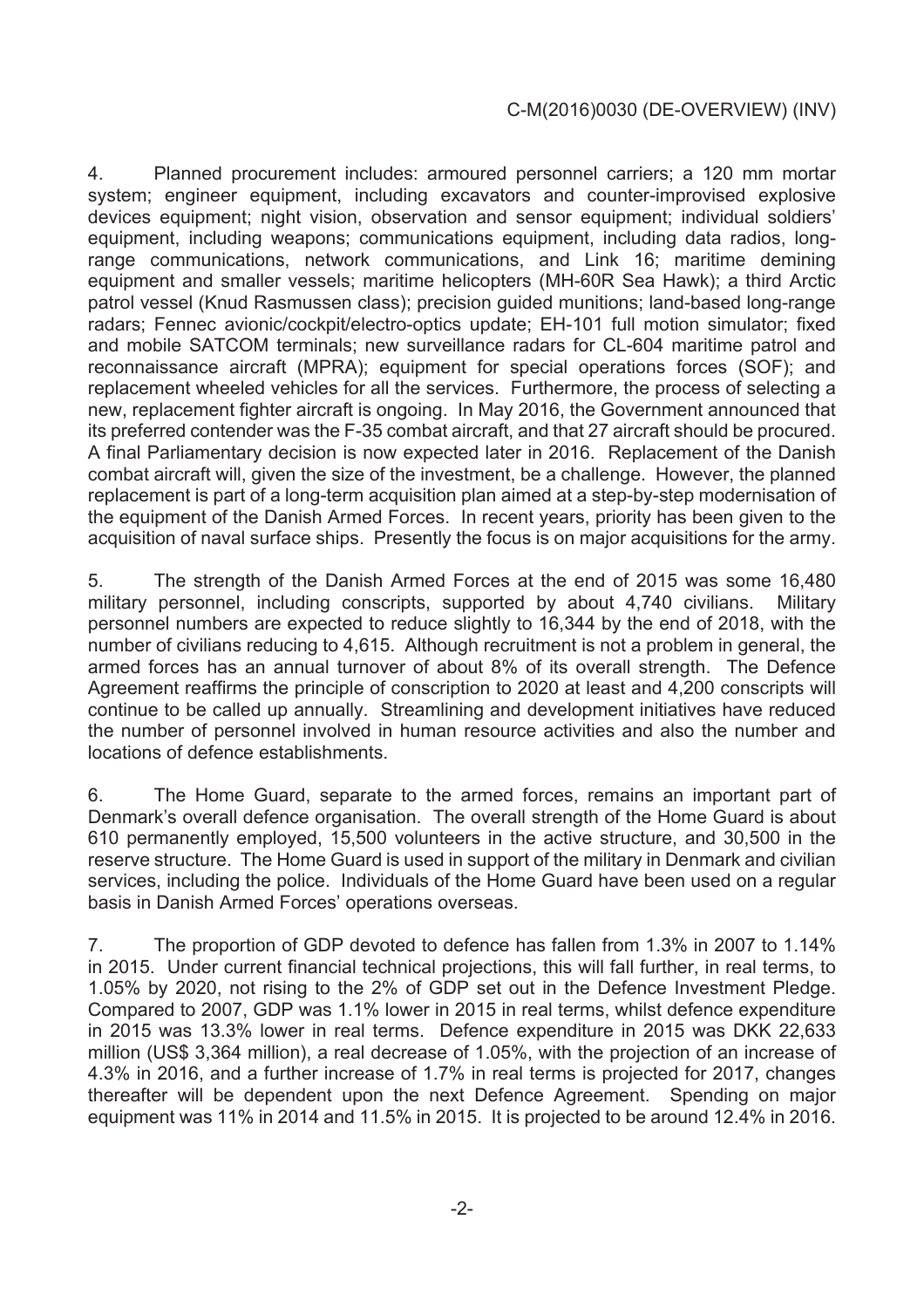8. Denmark maintained some 4-5% (370-420 personnel) of its total land force strength on operations in 2014 and 2015. Land forces are participating in Operation Inherent Resolve, the Resolute Support Mission (RSM), in KFOR, and also in several UN missions. In 2014, Denmark provided the flagship for the Standing NATO Maritime Group 1 (SNMG1), for a 12-month period. In 2016, for a three-month period, Denmark will provide a containerised mine counter measures module to the Standing NATO Mine Counter Measures Group One; Germany will provide the mothership. Furthermore, Denmark will provide one Absalon class flexible support ship to SNMG2 from early September to mid-December 2016. Denmark deployed three transport helicopters to Afghanistan in July 2014, for 14 months. It also provided F-16 combat aircraft in support of the Baltic Air Policing mission in 2014 and four F-16 combat aircraft were deployed in support of the Iceland peacetime preparedness mission in September 2015. Furthermore, Denmark contributed seven F-16s to Operation Inherent Resolve (OIR) for the first nine months of 2015 and, in January 2016, Denmark deployed an air surveillance and control unit for a planned deployment period of one year. From July 2016, Denmark intends to make a further contribution to OIR, for six months, of four (plus three spare) F-16 combat aircraft, a 60-man SOF contingent, and also one C-130 transport aircraft to support the SOF contingent. In support of NATO's Assurance Measures, MPRA conducted patrols in the Baltic Region in 2014 and 2015, and one C-130J provided support from January 2015 to November 2015. One frigate and one MPRA were deployed in support of Operation Ocean Shield in 2015. In 2014, Denmark's peace and stabilisation response mechanism/arrangements provided a total of 77 civilian personnel in support of operations and 66 police officers deployed in international missions. In 2015, Denmark 74 civilian experts and 24 police officers were continuously deployed on international missions. Denmark makes regular, significant contributions to the NATO Response Force, including its Very High Readiness Joint Task Force, and has increased its contributions substantially following the reductions in ISAF.

9. The land forces structure is focused on the maintenance of three standing core battlegroups, of which one, on a rotational basis, is at high readiness (30 days notice to move). The core battalions and extra staffs, can generate six battlegroup rotations in order to undertake sustained operations. Combat support (CS) and combat service support (CSS) are centralised and organised under centres of excellence, responsible for administration, force generation and arms specific training. Deployable task forces are mission tailored and the battlegroups are augmented with CS and CSS as appropriate. Denmark can provide one mechanised battalion group as sought in the Capability Targets, but it cannot provide the requested mechanised infantry brigade. An initiative to revitalise the capacity to stand up a brigade-sized (minus) formation is being explored. Moreover, the brigade and the deployable mechanised infantry battlegroup have some capability shortfalls (lack of groundbased air defence (noting that this capability is, presently, not a NATO Capability Target requirement for Denmark), unattended ground sensors team and brigade-level intelligence, surveillance targeting and reconnaissance, and also some engineer capabilities). One division and two brigade headquarters remain in the structure, primarily to provide force production including force development, general training and mission-tailored training and exercise.

10. A Special Operations Command (SOCOM) was created in July 2015, which incorporates SOF from both the army and the navy. Air special operations capabilities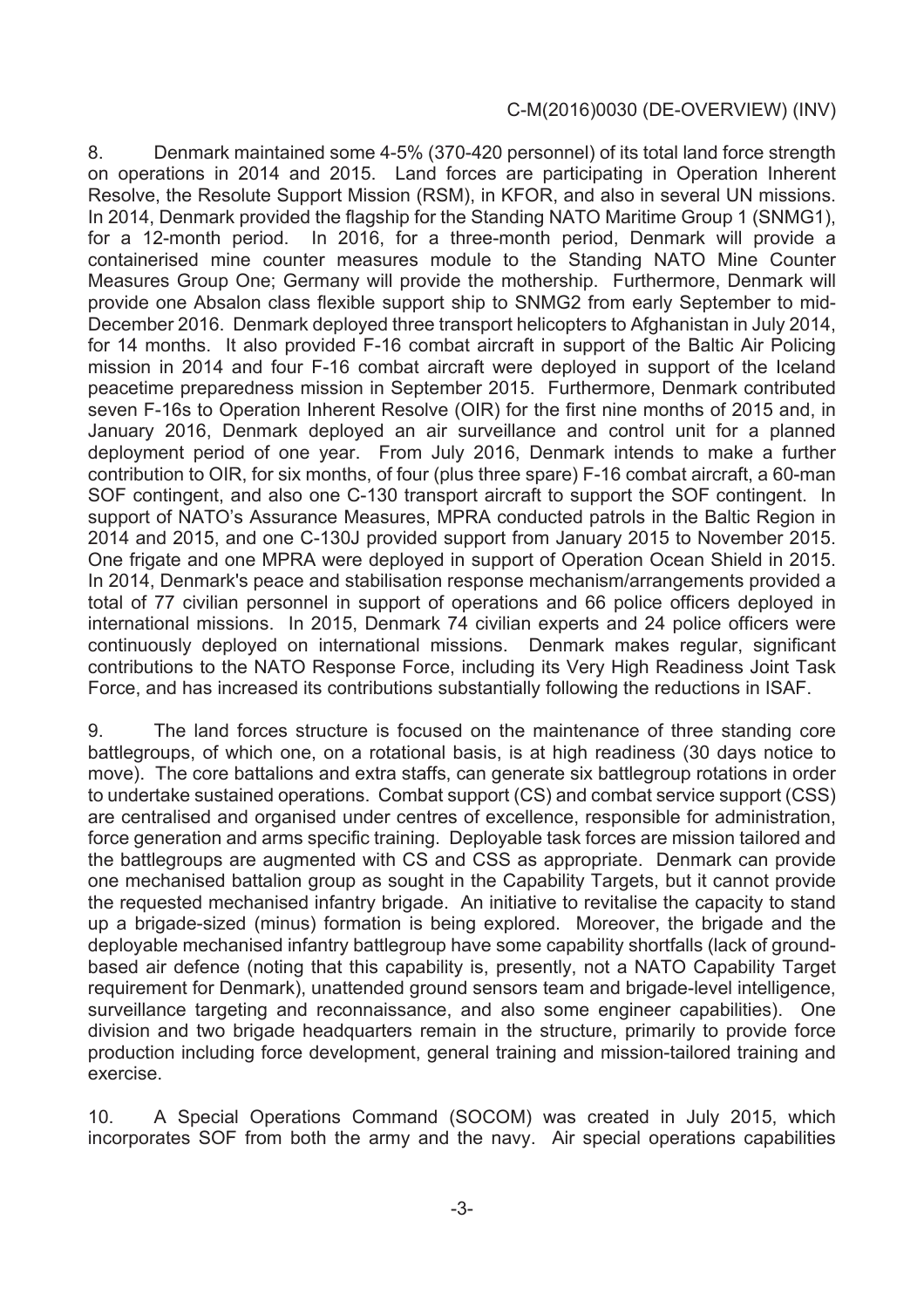remain under air force control. The SOCOM is responsible for generating joint SOF capabilities in a flexible, modular and holistic manner. Denmark will provide all the contributions sought by the SOF-related Capability Targets, however, some shortfalls do exist (lack of dedicated or organic CS and CSS). The air force will provide non-dedicated aircraft for SOF training and missions.

11. The transformation of the Danish Fleet's ocean-going capabilities is almost complete and when the third, and last, Knud Rasmussen Arctic patrol vessel enters service (by 2018) the restructuring will be complete. The core of the navy is three 6,600 ton multirole Iver Huitfeldt class frigates and two 6,300 ton Absalon class flexible support ships, these are supplemented by four 3,500 ton Thetis class and two Knud Rasmussen Arctic ocean patrol vessels that are mainly designed and dedicated to patrolling the Arctic and North Atlantic areas. Denmark fulfils most of the capability requirements for its primary warships, and has taken the political decision to contribute to NATO's ballistic missile defence with a frigate based sensor capability. The ability to provide kinetic effects in high-intensity engagements is, currently, somewhat limited owing to the relatively limited fire power (antiair warfare and anti-submarine warfare) of the major units.

12. Denmark has a modern, albeit small air force, with combat, transport and maritime capabilities, which meet the majority of NATO's Capability Targets. The combat capability consists of 30 F-16 multirole aircraft with adequate air-to-air and air-to-ground capabilities. When taking a decision on the acquisition of new aircraft, Denmark should consider acquiring an equal number of new, multirole combat aircraft with a suppression of enemy air defence and electronic warfare capability in order to remain operationally relevant and to maintain the capacity to fulfil the range of aerospace missions requested by NATO. The Danish fixed and rotary-wing transport airframes are modern and can also contribute to SOF and aeromedevac missions. However, the range of missions that could be carried out with the C-130 aircraft and Merlin helicopters seems likely to exceed the capacity of the small number of airframes and crews available. In support of the navy, the air force operates three maritime patrol aircraft as well as six old Lynx helicopters, which are to be replaced by MH-60 Seahawk helicopters. The air force has a deployable air C2 capability and a Tactical Air Staff that can make a valuable personnel contribution to an international, deployable Joint Force Air Command. The air force lacks sufficient deployable air base support and protection modules, and will therefore be dependent on other nations to operate from austere locations. Denmark also has no intention of acquiring an air-to-air refuelling (AAR) capability or a long-range intelligence, surveillance and reconnaissance (ISR) platform. Denmark should increase its capacity to support air operations from bare-base locations and should consider participation in multinational solutions to acquire AAR and ISR capabilities.

13. Denmark meets all the strategic lift capability requirements as requested by the NATO Capability Targets by a combination of role-specific military assets, participation in many multinational arrangements, and a range of assured and spot contracts. Denmark is capable of providing sufficient reception, staging and onward movement, logistics, and military engineering support to meet its deployable level of ambition. However, Denmark has very limited enabling capabilities to support units above the battlegroup level. Denmark is unable to provide most of the medical capabilities requested. This is exacerbated by